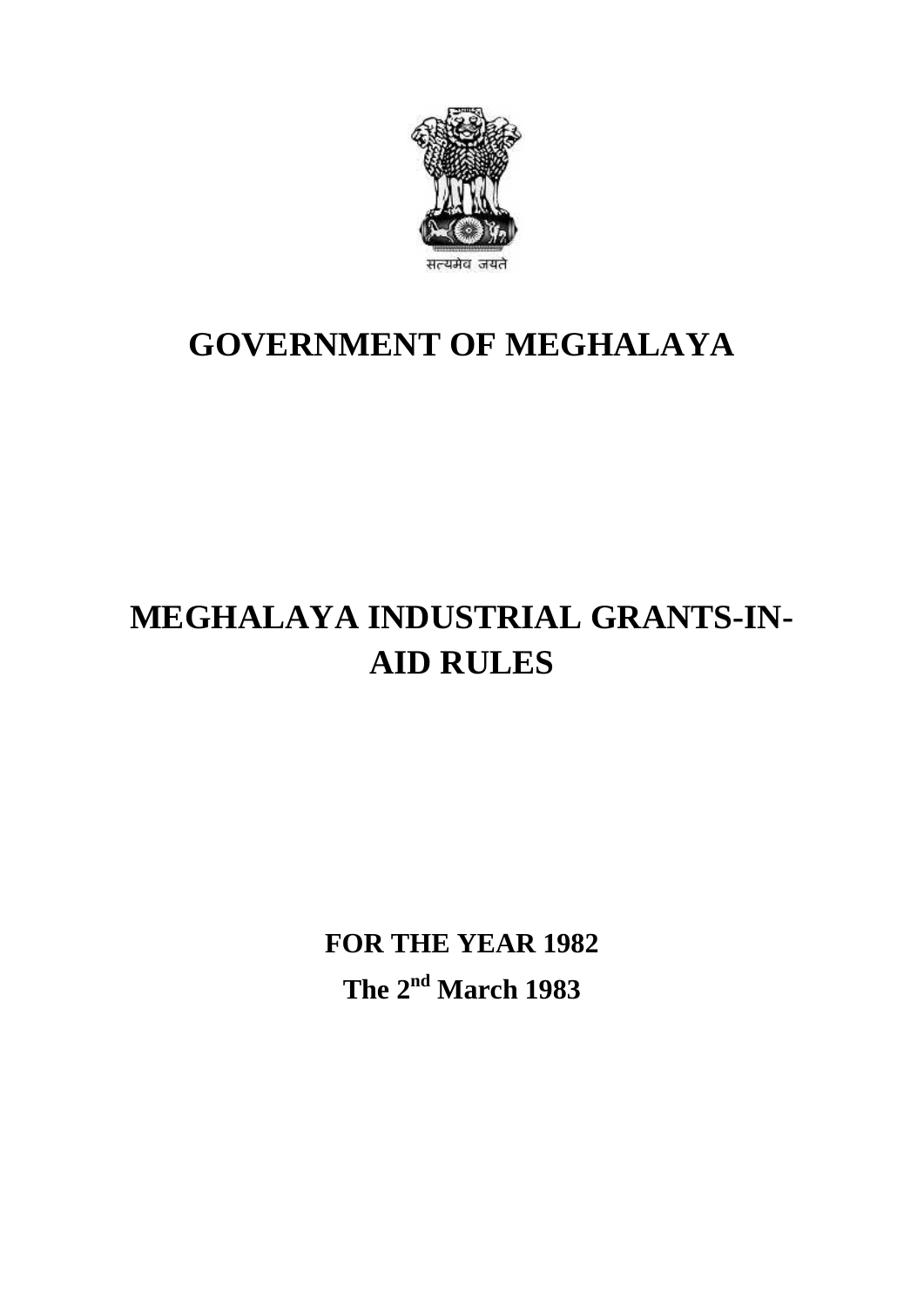### **The Meghalaya Industrial Grants-In-Aid Rules 1982.**

## **The 2nd March 1983**

The Meghalaya Industrial Grants-In-Aid Rules 1982.<br>The 2<sup>nd</sup> March 1983<br>No. M/Di11|:|. /Gcnl,64/81/67.-In suppression of all previous Notifications the Governor of<br>Meghalaya is pleased to publish the following' Rules for g **The 2<sup>nd</sup> March 1983**<br>No. M/Di11|:|. /Gcnl,64/81/67.-In suppression of all previous Notifications the Go<br>Meghalaya is pleased to publish the following' Rules for general information:-<br>1. Short title and commencement.<br>i. T

- 
- I. M. Di11|:|. /Gcnl,64/81/67.-In suppression of all previous Notifications the Governor of ghalaya is pleased to publish the following' Rules for general information:-<br>Short title and commencement.<br>i. These rules may be c Rules, 1982. in ghalaya is pleased to publish the following' Rules for general is<br>Short title and commencement.<br>i. These rules may be called the Meghalaya Industrial G<br>Rules, 1982.<br>ii. They shall come into force with immediate effect.<br> 1. Short title and commence<br>
i. These rules may b<br>
Rules, 1982.<br>
ii. They shall come is<br>
2. Aims and objectives.<br>
i. The main objective i. These rules may be called the Meghalaya Industrial Grants-in-aid (Non-recurring)<br>Rules, 1982.<br>ii. They shall come into force with immediate effect.<br>Aims and objectives.<br>i. The main objective of the Grants-in-aid is to a
	-
- - of tools/machines/working capital.
- ii. They shall come into force with immediate effect.<br>
Aims and objectives.<br>
i. The main objective of the Grants-in-aid is to assist passed out trainees with a set<br>
of tools/machines/working capital.<br>
ii. The second object who are engaged. In conducting regular training courses in various Industrial trades. of tools.<br>
ii. The sec<br>
who are<br>
trades.<br>
3. Eligibility.<br>
i. Passed ii. The second objective is to strengthen recognised non-Government institutions<br>who are engaged. In conducting regular training courses in various Industrial<br>trades.<br>Eligibility.<br>i. Passed out trainees from departmental t
- 
- who are engaged. In conducting regular training courses in various Industrial<br>trades.<br>ity.<br>Passed out trainees from departmental training Centres Rural Artisans Programme<br>and TRYSEM and may be extended to these trainees, s to undergo training in various Industrial trades as mentioned in Rule (iii) below. Eligibility.<br>
i. Passed out trainees from departmental training Centres Rural Artisans Programme<br>
and TRYSEM and may be extended to these trainees, selected by the Department<br>
to undergo training in various Industrial trad Passed out trainees from departmental training Centres Rural Artisans Programme<br>and TRYSEM and may be extended to these trainees, selected by the Departmen<br>to undergo training in various Industrial trades as mentioned in R
	-
- independent and may be extended to these trainees, selected by the Department<br>to undergo training in various Industrial trades as mentioned in Rule (iii) below.<br>Institutions recognised by the Directorate of Industrial who listed in the Schedule 'A' or as may be added thereto from time to time by the Director of Industries, Meghalaya. training course<br>
iii. The Industrie<br>
listed in the S<br>
Director of Ind<br>
4. Limit for Grants.<br>
i. Grants-in-Aid ii. The Industries of Trades for which Grants-in-Aid are normally admissible are listed in the Schedule 'A' or as may be added thereto from time to time by the Director of Industries, Meghalaya.<br>Limit for Grants.<br>i. Grants
- 
- listed in the Schedule 'A' or as may be added thereto from time to time by the Director of Industries, Meghalaya.<br>Dr Grants.<br>Grants-in-Aid for passed out Trainees for purchase of tools and equipment should not exceed Rs. 5 grantee. Limit for Grants.<br>
i. Grants-in-Aid for passed out Trainees for purchase of tools and equipment should<br>
not exceed Rs. 5,000/- and for working capital should not exceed Rs. 1,000/- per<br>
grantee.<br>
ii. Grants-in-Aid to any r
	- machines and equipment should not exceed Rs. 20000 and for working capital not exceed Rs. 5,000/- and for working capital sh<br>grantee.<br>Grants-in-Aid to any recognised non-Governme<br>machines and equipment should not exceed Rs.<br>should not exceed Rs. 10,000/- per institution.<br>Disbursement of the above grantee.<br>
	ii. Grants-in-Aid to any recognised non-Government institutions for purchase of<br>
	machines and equipment should not exceed Rs. 20000 and for working capital<br>
	should not exceed Rs. 10,000/- per institution.<br>
	iii. D
- grantee contributes 10 percent of the amount sanctioned before disbursement of the grant. should not exceed Rs. 10,000/- per in<br>iii. Disbursement of the above Grants<br>grantee contributes 10 percent of th<br>the grant.<br>5. Mode of Application and disbursement.<br>a. Application for receiving grants unde iii. Disbursement of the above Grants-in-Aid is subject to the condition that the grantee contributes 10 percent of the amount sanctioned before disbursement of the grant.<br>Mode of Application and disbursement.<br>a. Applicati
- - respective District Officers of the Industries Department in the forms prescribed in Schedule 'B' and 'C' annexed to these rules as the case may be. In case of the passed out trainees, the application should be submitted through the heads of the Institutions/Training Centers.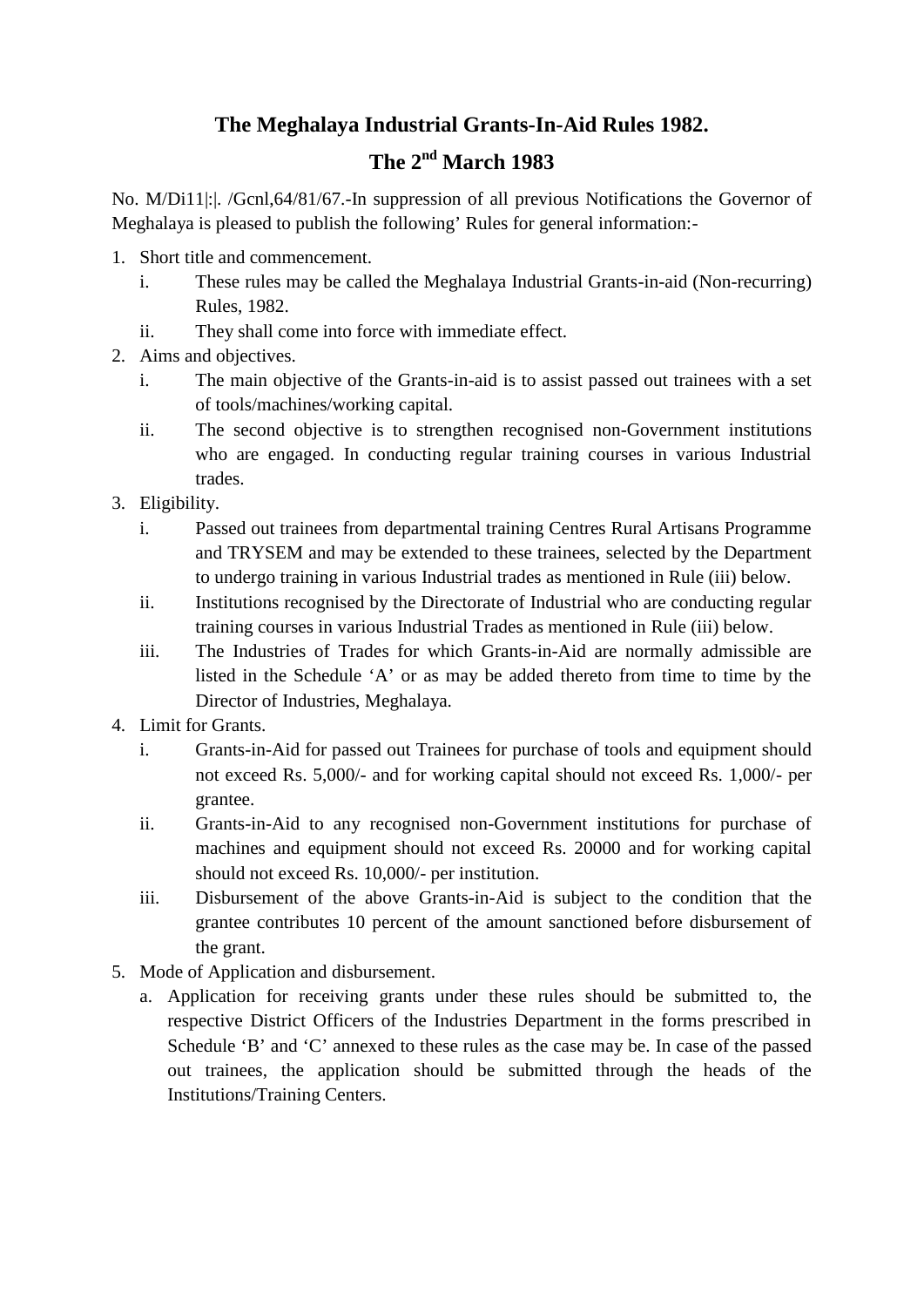- b. The District Officer will prepare a list in order of merit (preference being given to trainees from Departmental Training Centre) of all the passed out trainees within his jurisdiction (as covered under Rule 3 (i) who have applied for grants-in-aid. The list should clearly indicate the name and address of the pass of trainee, the trade and the amount recommended for grant-in-aid within the limit mentioned above (cash or kind). The list should then be forwarded to the Director of Industries latest by the  $1<sup>st</sup>$ week of May of each Year. should clearly indicate the name and address of the pass of trainee, the trade and the<br>amount recommended for grant-in-aid within the limit mentioned above (cash or<br>kind). The list should then be forwarded to the Director
- amount recommended for grant-in-aid within the limit mentioned above (cash or kind). The list should then be forwarded to the Director of Industries latest by the 1<sup>st</sup> week of May of each Year.<br>For institutions the Distri the District Officer will cause an enquiry to be made into the nature and requirement week of May of each Year.<br>For institutions the District Officer will call for applications from the non-government<br>institutions recognised by the Director of Industries only. On receipt of an application,<br>the District Off of each year. the District Officer w<br>
of the grant and will<br>
his recommendations<br>
of each year.<br>
6. Method of Selection.<br>
a.
- - a.
- is recommendations to the Director of Industries also latest by the 1<sup>st</sup> week of May<br>of each year.<br>Method of Selection.<br>a.<br>i. The Selection of applications for the grants shall be made by the Selection<br>Committee, to be co of each year.<br>The Selection.<br>The Selection of applications for the grants shall be made by the Selection<br>Committee, to be constituted by the Government consisting' of the following<br>members: members:

Chairman:

1. Director of Industries, Meghalaya.

Members:

- 2. One (Representative) Officer from Finance, Meghalaya.
- 1. Director of maastries, Megnalaya.<br>
2. One (Representative) Officer from Finance, Meghalaya.<br>
3. One (Representative) Officer from Industries Department<br>
4. One Officer from the Directorate of Technical Education, Meg
- 1. One (Representative) Officer from Finance, Meghalaya.<br>
1. One (Representative) Officer from Industries Department<br>
1. One Officer from the Directorate of Technical Education, Meghalaya. 5. One (Representative) Officer from mutastries Department<br>4. One Officer from the Directorate of Technical Education, Meghalaya.<br>mber-Secretary:<br>5. Joint Director of Industries (dealing with grants-in-aid matters.)

Member-Secretary:

- 
- Member-Secretary:<br>
5. Joint Director of Industries (dealing with grants-in-aid matters.)<br>
ii. Consolidated Statements of all the applications bearing the recommendation and other<br>
particulars, etc., shall be placed before Member-Secretary:<br>
5. Joint Director of Industries (dealing with grants-in-aid matters.)<br>
Consolidated Statements of all the applications bearing the recommendation and other<br>
particulars, etc., shall be placed before the recommendation of quantum, made of grants to each grantee. 3. Joint Director of maustries (dealing with grants-in-aid matters.)<br>ii. Consolidated Statements of all the applications bearing the recommendation and other<br>particulars, etc., shall be placed before the Committee for Scru
- basis of merit for each trade confining to the total members in consideration of fund available and provision of these rules. particulars, etc., shall be placed before the Committee for Scrutiny and<br>recommendation of quantum, made of grants to each grantee.<br>iii. The selection of the grantees for award of Grants-in-aid and shall be strictly on the
- Director of Industries, Meghalaya.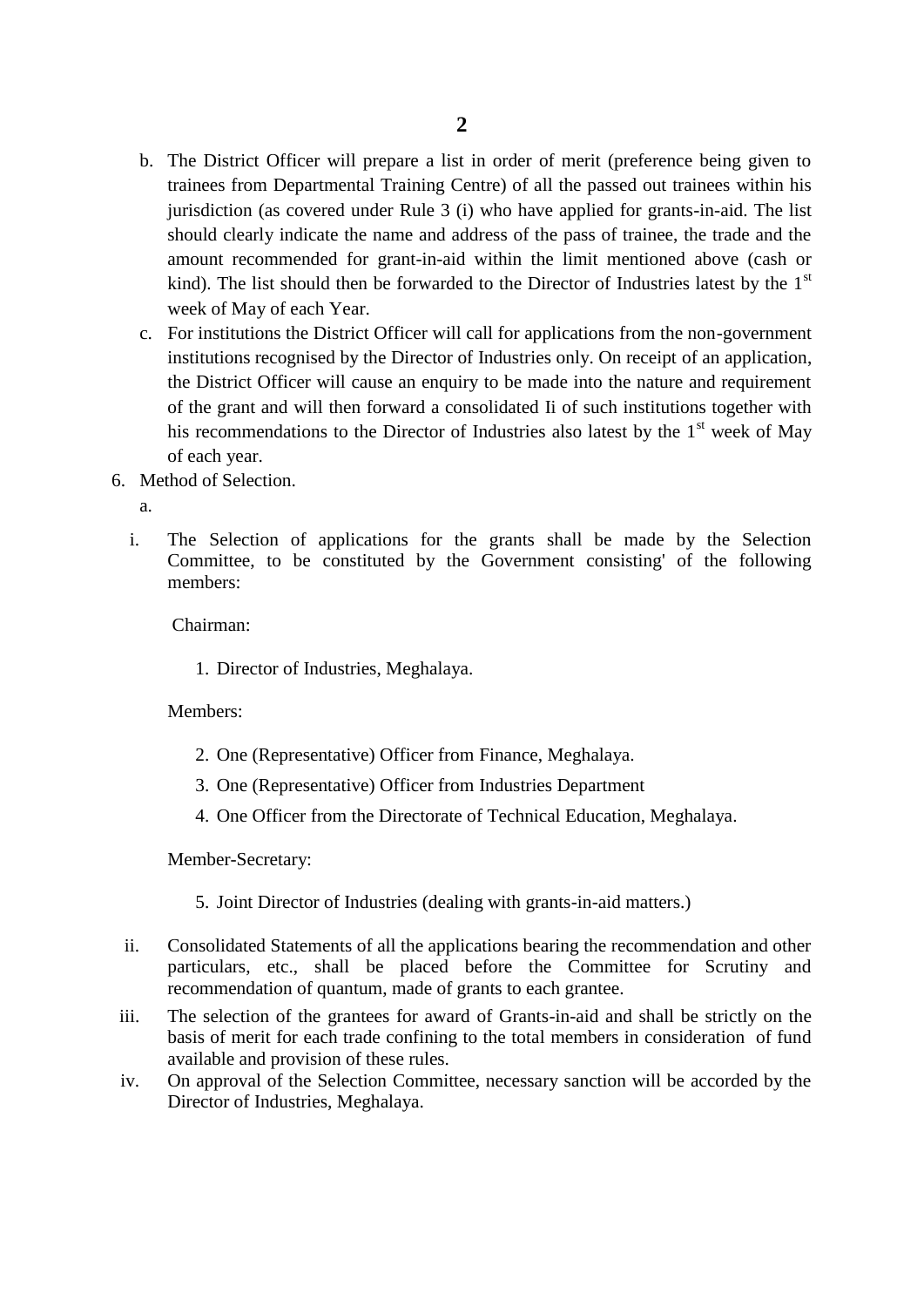- b. On receipt of the sanction, the District Officer will distribute the Grants-in-aids as far as practicable in kind to the grantees concerned on receipt of the grantees contribution as mentioned in Rule 4(iii) above. However, before distribution, the grantee should execute an agreement as per specimen at Annexure 'A' or the grantee shall be open for inspection by any officer of the Industries<br>
as mentioned in Rule 4(iii) above. However, before distribution, the grantee should<br>
execute an agreement as per specimen at Annexure 'A'<br>
c. Ac
- as mentioned in Kute 4(iii) above. However, before distribution, the grantee should<br>execute an agreement as per specimen at Annexure 'A'<br>Accounts of the grantee shall be open for inspection by any officer of the Industries Local Accounts Meghalaya and a copy of the sanction for grants-in-aid should be forwarded to the Examiner of Local Accounts. Department or any other officer of the State Government specially authorised by the<br>Director of Industries. The accounts shall also be open for audit by the Examiner of<br>Local Accounts Meghalaya and a copy of the sanction f
- and utilisation Certificate thereof should be sent to the Director of Industries within three months from the disbursement of the grant for onward transmission to the Accountant General, Meghalaya. If any grantee is found to have mis-utilised the grant; he shall have to refund the entire amount of the grant to Government. and utilisation Certificate thereof should be sent to the Director of Industries within<br>three months from the disbursement of the grant for onward transmission to the<br>Accountant General, Meghalaya. If any grantee is found
- industry, the District Officer shall take necessary action to get the unit registered as a small scale unit. 17. a. "Award of the Grants-in-aid" shall be at the discretion of the Government and no extended at the Grants-in-aid" shall be at the discretion of the Government and no shall scale unit.
- grantee shall claim it as matter of right.

b. The State Government may in exceptional circumstances for sufficient reasons, which should be recorded, relax the provision of these rules in such manner as may appear to it be just and equitable. 8. The State Government may in exceptional circumstances for sufficient reasons, which should be recorded, relax the provision of these rules in such manner as may appear to it be just and equitable.<br>8. General Artisans no

- financial assistance from financial Institutions. 9. These rules may be modified or amended at any time if and when considered necessary<br>9. These rules may be modified or amended at any time if and when considered necessary
- by the Government.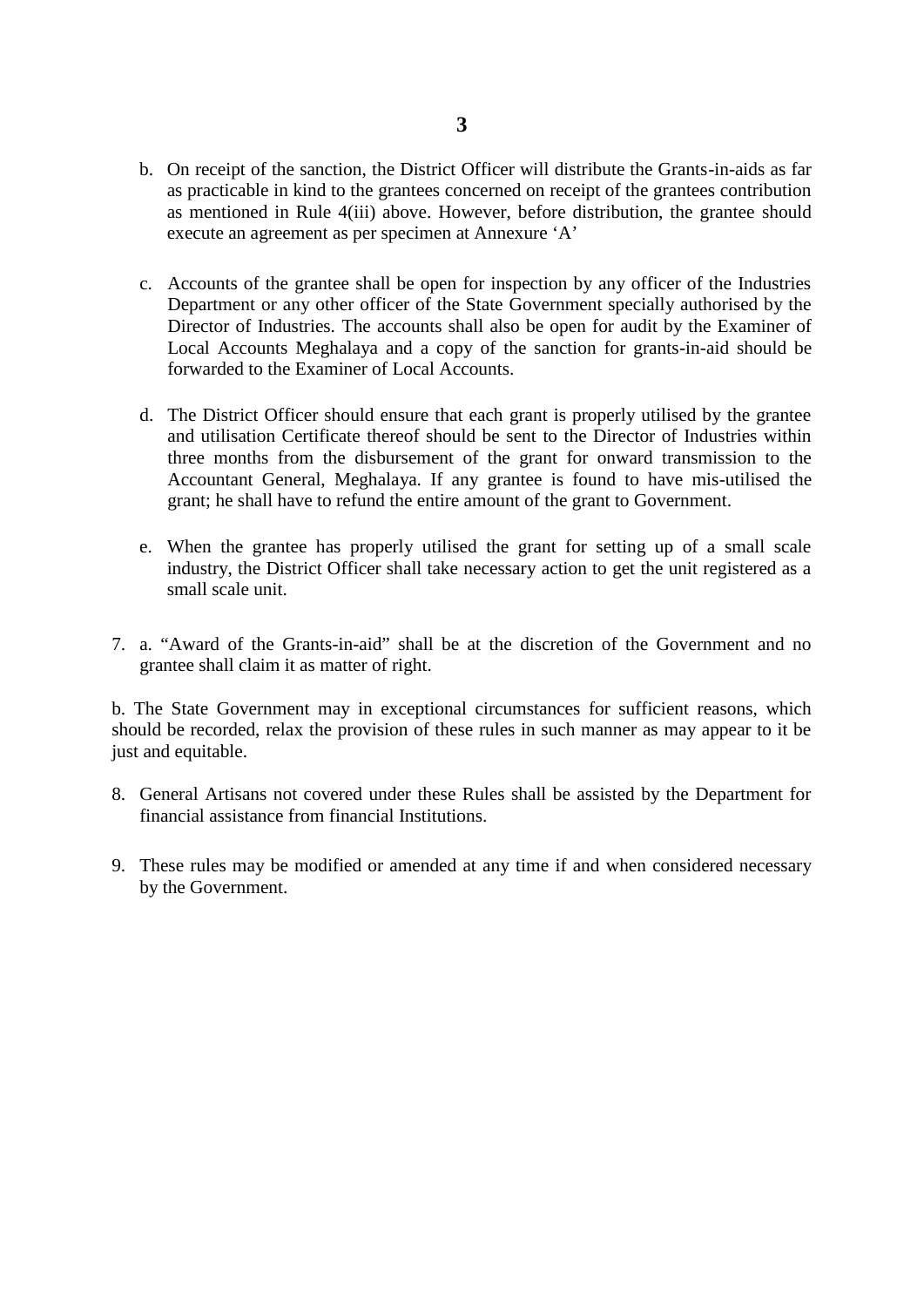#### **4 FORM 'A'. AGREEMENT FORM.**

|                                                                                                                                                                                                                                                                                                                                                                                                                                                                                                                                                                                                                                                                                                                                                                                                                                                                                                                                                     | FORM 'A'.<br><b>AGREEMENT FORM.</b> |  |
|-----------------------------------------------------------------------------------------------------------------------------------------------------------------------------------------------------------------------------------------------------------------------------------------------------------------------------------------------------------------------------------------------------------------------------------------------------------------------------------------------------------------------------------------------------------------------------------------------------------------------------------------------------------------------------------------------------------------------------------------------------------------------------------------------------------------------------------------------------------------------------------------------------------------------------------------------------|-------------------------------------|--|
| Whereas the Government of Meghalaya have sanctioned a grant of Rs _______________                                                                                                                                                                                                                                                                                                                                                                                                                                                                                                                                                                                                                                                                                                                                                                                                                                                                   |                                     |  |
| (Rupees Conveyed (Rupees Conveyed $\overline{C}$ ) one set of <u>Conveyed</u> (Rupees Conveyed $\overline{C}$                                                                                                                                                                                                                                                                                                                                                                                                                                                                                                                                                                                                                                                                                                                                                                                                                                       |                                     |  |
| Meghalaya, I do hereby bind myself, my heirs, executioners and Administrators in<br>consideration of the said grants to spend/utilise the entire amount of grant/tools solely for the<br>purpose for which it has been sanctioned, i.e. ___________________________. If at any<br>time the Director of Industries, Meghalaya or his representative is satisfied that the above<br>sanctioned grant or any portion thereof has been mis-applied or not utilised, I shall be bound<br>on demand by the Director of Industries or his representative to re-pay the said sum of money<br>or full value of tools at once to the Government of Meghalaya. In the event of my failure to<br>re-pay or to submit the utilisation account within the specified period or date, the amount of<br>grant or full value of tools may be realised from me as arrears of land revenue or by any other<br>measure as deemed suitable by the Director of Industries. |                                     |  |

| measure as deemed suitable by the Director of Industries. |       | grant or full value of tools may be realised from me as arrears of land revenue or by any other |  |
|-----------------------------------------------------------|-------|-------------------------------------------------------------------------------------------------|--|
| The 10                                                    |       | per cent contribution from me amounting to Rs_<br>) only has been deposited vide Treasury       |  |
| Challan No                                                | dated | and a copy is hereby enclosed.                                                                  |  |

I do hereby also agree to abide by any instruction which may be given to me from time to time in writing in respect of this grant.

Signature and Seal of Grantee.

Signed in the presence of an identified by-

Name and Address (in Block letters) \_\_\_\_\_\_\_\_\_\_\_\_\_\_\_\_\_\_\_\_\_\_\_\_\_\_\_\_\_\_\_\_\_\_\_\_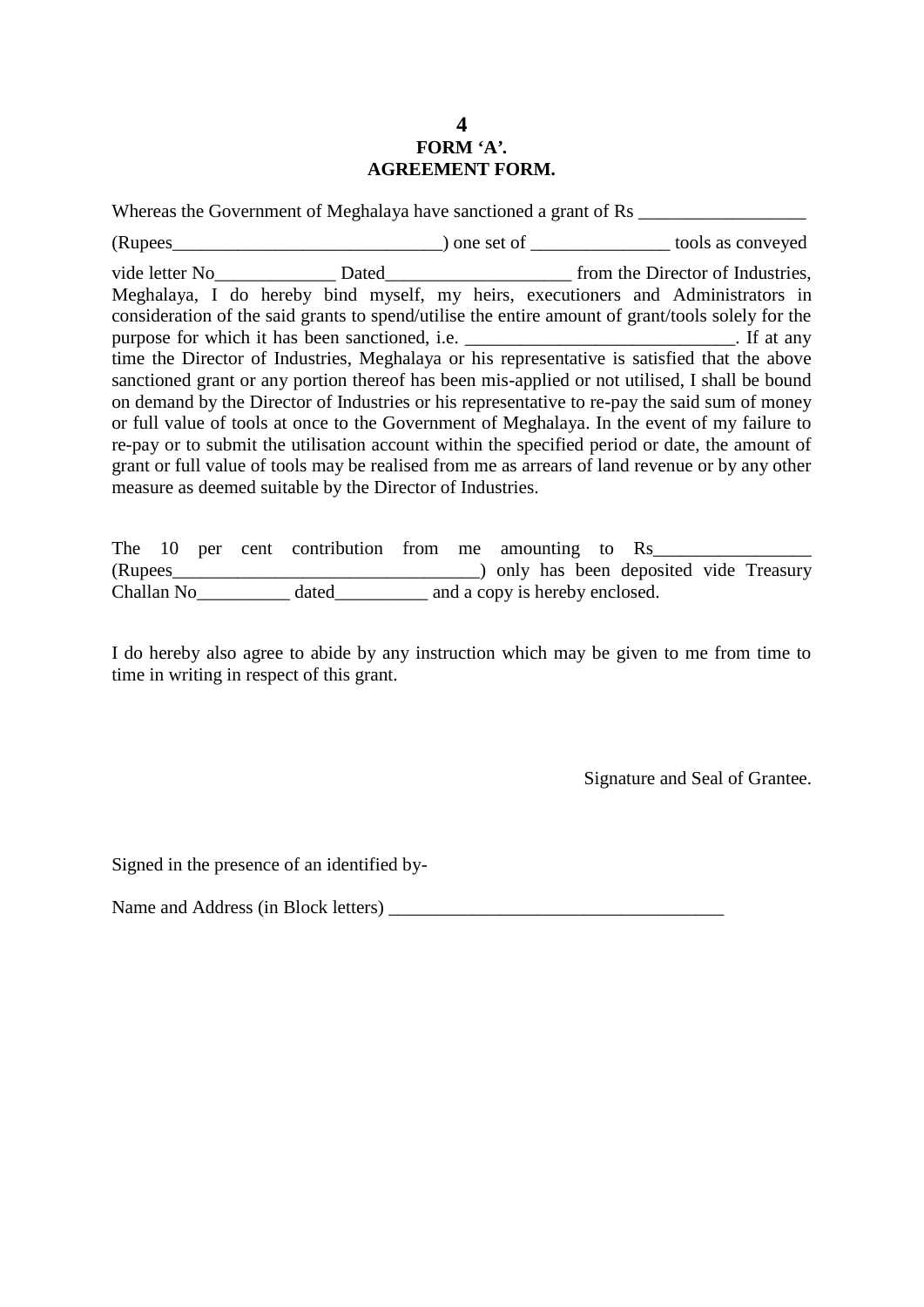#### **SCHEDULE 'B'**

#### **Application for Grants-in-Aid for recognised non-Government Institutions.**

- 5<br>1. Name and Address in full (in Block Letters). **2. Application for Grants-in-Aid for real.**<br>2. Registration No. and date of function.
- 
- 3. Name and Address in full (in Block Letters).<br>
2. Registration No. and date of function.<br>
3. Name of trades and No. of trainees enrolled and passed out in each trade for last two<br>
years. years. 4. Production, sale of last two years.
- 
- 5. Amount applied for and the purpose for which amount will be utilised (a detail scheme).
- 4. Production, sale of last two years.<br>5. Amount applied for and the purpose for which amount will be utilised (a detail scheme).<br>6. Amount and sources of grant-in-aid received during the last year please state whether the amount were properly utilised and utilisation account submitted to the granting department (attested copy of acceptance should be enclosed). 4. Solution of grants to any other Departments in the current year. If so please state whether the amount were properly utilised and utilisation account submitted to the granting department (attested copy of acceptance sho
- particulars thereof.
- 8. Whether accounts of the installation was audited" If so, please send a copy.
- 9. A list of the names and address of the member of the Managing Committee.

Date and Signature and Seal of the Applicant.